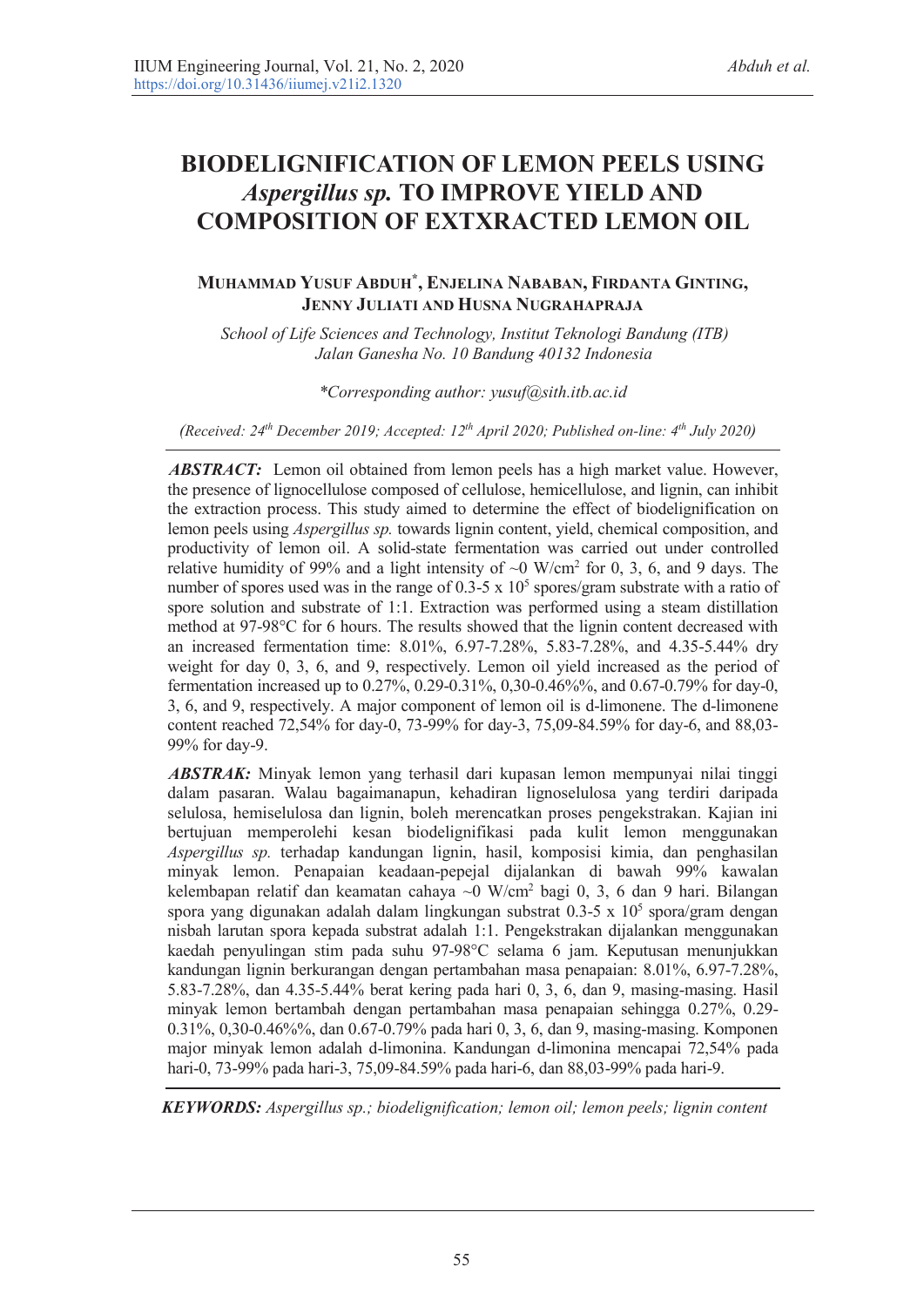# **1. INTRODUCTION**

Essential oils are volatile aromatic compounds that can be obtained from natural sources, usually plants [1]. Essential oils contain the characteristic fragrance of the plant from which it is derived. The market of essential oils was valued at USD 3.4 billion in 2016 and it was projected to expand at a Compound Annual Growth Rate (CAGR) of 9.7% from 2016 to 2024 [2]. This growth was driven by increasing market demand of fragrance and flavouring.

Essential oils have high economic potential in Indonesia, one of the major sources of raw materials for essential oils including lemon [3]. Lemon (*Citrus limon* (L.) Osbeck) is an evergreen tree that belongs to the family Rutaceae with an annual production of 123 million metric ton [4]. Most lemon processing industries used lemon flesh and juice as sellable products, but other parts were thrown away as wastes. The wastes consist of peel, seed, and leftover of lemon juice [5]. The lemon peels can be further valorised as a raw material for producing essential oil, particularly lemon oil.

Lemon oil is one of the essential oils that have high demand worldwide. In 2007, lemon oil world production reached up to 9,200 metric tons [6] and the market is anticipated to expand at a 5.5% CAGR for the period of 2018-2027 [7]. Lemon oil is typically produced via steam distillation of the lemon peels and primarily composed of dlimonene which lies in the range of 72.4-94.5% [8,9]. Limonene is a relatively stable monoterpene that can find applications as a stress reliever, antibacterial, antifungal, antioxidant, and neuroprotection [10].

One of the key issues in the production of lemon is its relatively lower yield which lies in the range of 0.65-1.3% on a dry weight basis [9] due to the presence of the rigid structure of the cell wall that consists of lignin, cellulose, and hemicellulose. According to Janati et al. [11], lemon peel contains approximately 15.2% lignin which will hinder the isolation of lemon oil during the distillation process. The presence of lignin in lemon peel may be degraded by the use biological agents such as fungus to increase the lemon oil yield.

*Aspergillus sp.* can degrade complex carbohydrates into monosaccharides and disaccharides. *Aspergillus sp.* is one of the most effective fungi in terms of utilizing simple saccharides as an organic carbon source to help its growth [12]. Therefore, *Aspergillus sp.*  is expected to degrade lignin and carbohydrates in order to facilitate the isolation of lemon. *Aspergillus sp.* is reported to contain lignin degradation enzymes such as laccase, lignin peroxidase, and manganese peroxidase [13-15].

A previous study on the solid-state fermentation of *Aspergillus niger* with coir waste had been carried out by Mrudula and Murugammal [16] for optimum production of cellulase. The fermentation was carried out at pH 6, 30*°*C, and moisture ratio of 1:2 (weight: volume) for 72 hours to optimize the biosynthesis of cellulase with an enzyme activity of 8.89 U per g of dry mycelial bran*.* Botella et al. [17] also has investigated the effect of particle size, initial moisture, and supplementation with carbon sources for the solid-state fermentation of grape pumice with *Aspergillus awamori* to produce high-value hydrolytic enzymes. It has been reported that xylanase activity reached a maximum value of  $40.4 \pm 15.6$  IU/gds after 24 hours of fermentation whereas cellulase reached a maximum value of  $9.6 \pm 0.76$  IU/gds within the first 24 hours of the fermentation period.

In another study, *Aspergillus oryzae*, was used in a solid-state fermentation of wheat bran and other substrates for producing glucoamylase. Optimum production of glucoamylase 1986 μmoles of glucose produced per minute per gram of dry fermented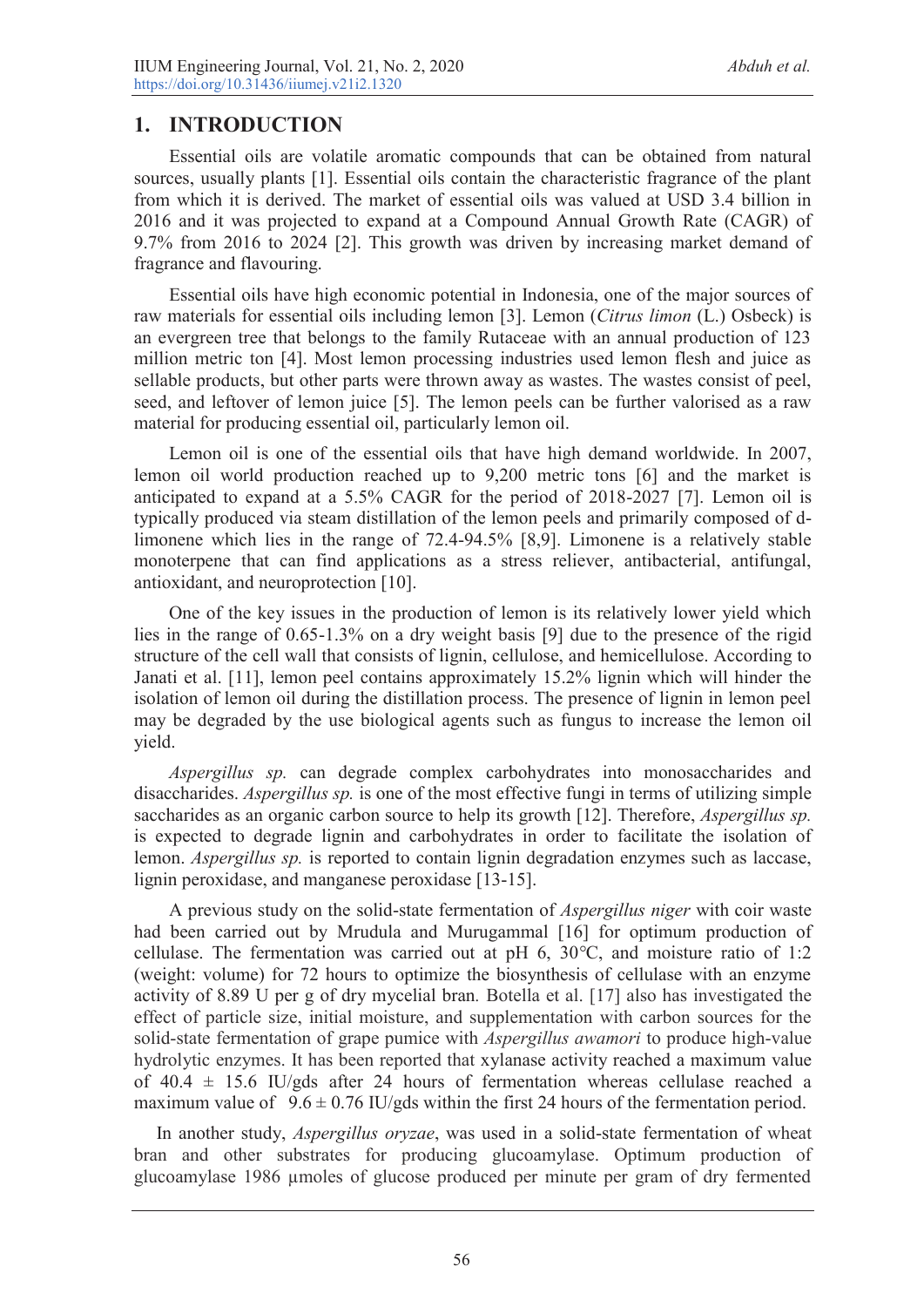substrate) was obtained when the fermentation was carried out at pH 6, 30ºC with 1% starch and 0.25% urea on a weight basis and 100% (volume: weight) initial moisture for 120 hours. Other studies also reported that optimum conditions for the growth of *Aspergillus sp.* are at a light intensity of  $\sim 0$  W/cm<sup>2</sup> and controlled humidity of 99% [18,19].

Although previous studies on the solid-state fermentation of *Aspergillus sp.* have been reported, systematic studies that report on the biodelignification of lemon peels using different species of *Aspergillus sp.* are still very scarce. Hence, this study aims to investigate effect of solid-state fermentation of lemon peels with three different species of *Aspergillus sp.* namely *Aspergillus oryzae*, *Aspergillus niger*, and *Aspergillus awamori* on the yield and chemical composition of lemon oil.

# **2. MATERIALS AND METHODS**

## **2.1 Preparation of Lemon Peels**

Approximately 13.1 kg fresh lemons were squeezed to remove the lemon juice. Lemon peels were then separated from the pulps. Lemon peels were cut into square-shapes with a size of 0.5 cm x 0.5 cm. Finally, lemon peels were sterilized using an autoclave for 15 minutes at 121°C and 1.5 atm [17].

## **2.2 Preparation of Inoculum for** *Aspergillus sp.*

 *Aspergillus sp.* cultures in 39 g/L potato dextrose agar were mixed with 5 mL of NaCl (0.85%). Subsequently, an inoculating loop was used to retrieve spores on the medium surface. NaCl solution mixed with the spores was moved to beaker glasses and the number of spores was counted using a haemocytometer. The spores solution was finally diluted using distilled water to reach a concentration of 0.3-5 x  $10^5$  spores/g substrate [17]. This preparation was carried out under aseptic conditions.

## **2.3 Fermentation of Lemon Peels with** *Aspergillus sp.*

Sterilized lemon peels were moved into punctured trays. After that, the spore solution was added with a ratio of 0.1 mL for one g of substrate into trays and mixed [20]. Trays were then covered using black coloured plastics. Rami yarns were used to attach plastics to the trays. Subsequently, these substrate-containing trays were moved onto container trays to reduce water loss (Figure 1). Fungus inoculation on lemon peels were carried out using 2 trays for each fungi species with each tray containing approximately 2.2 kg of lemon peels. The inoculation was carried out under aseptic conditions. The fermentation was conducted for 0, 3, 6, and 9 days and the relative humidity was set constant (99%) [20,21]. Excess water collected in the container trays was returned to the substrate tray once a day throughout the fermentation process.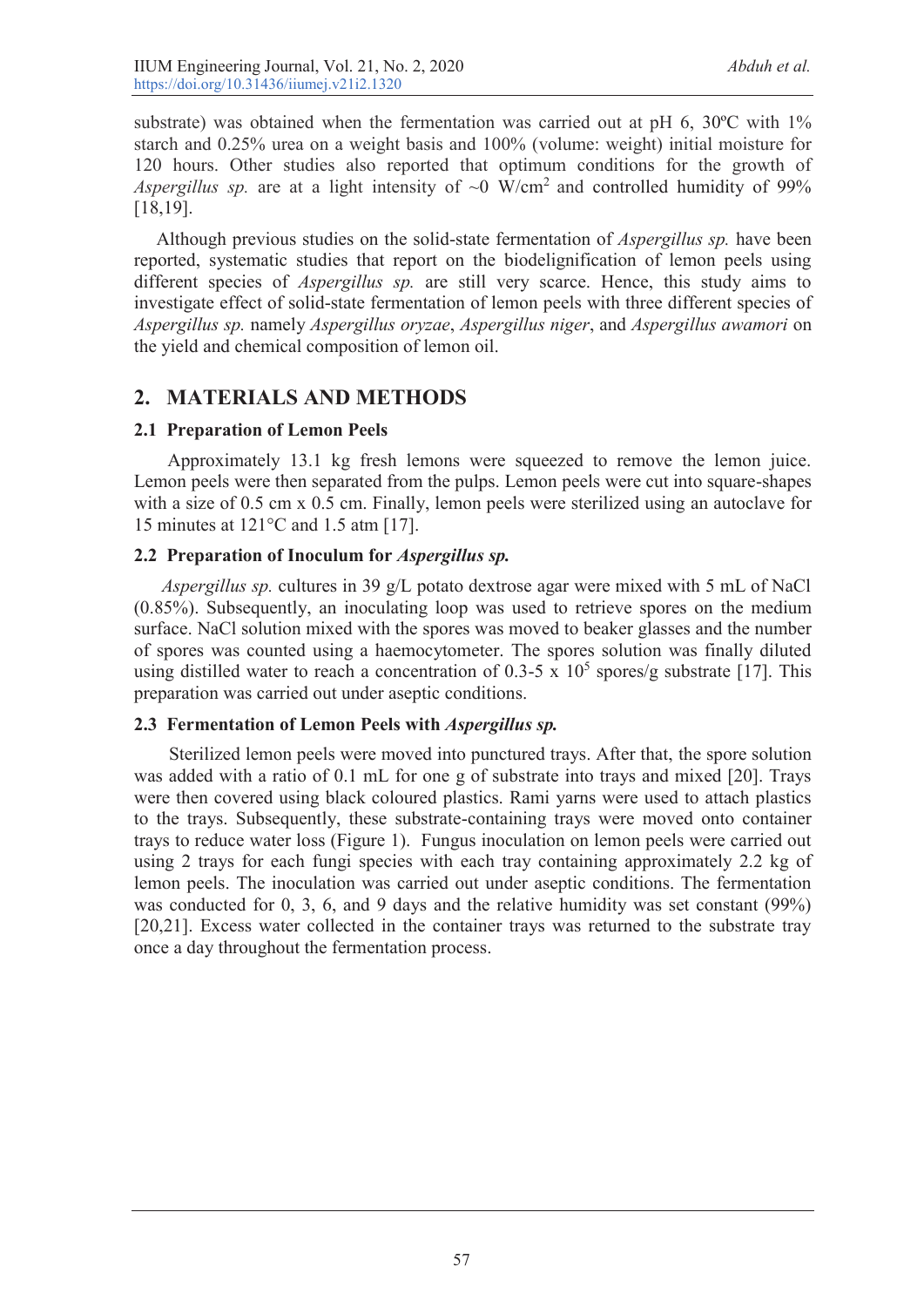

Fig. 1: Fermentation of lemon peels with *Aspergillus sp.* using two level trays (light intensity:  $\sim 0$  W/cm<sup>2</sup>, relative humidity: 99%)

#### **2.4 Measurement of Lignin Content in Lemon Peels**

Lignin content in the lemon peels was determined using a Klason method [22]. Lemon peels were cut and dried in an oven until a moisture content of 4%. Dried lemon peels were then mashed up using a blender. After that, dried lemon peel powders were sieved using mesh 35 (a size of 0.5 mm). Subsequently, 1 g of sieved powders was added with 15 mL of H<sub>2</sub>SO<sub>4</sub> (72%) in a beaker glass at room temperature (25<sup>o</sup>C) while being stirred for 2-3 minutes. Afterwards, the beaker glass was covered using a watch crystal for 2 hours and stirred occasionally. The sample was then removed from the beaker glass and mixed with distilled water and  $H_2SO_4$  to achieve an  $H_2SO_4$  concentration of 3%. After that, the mixture was heated for 4 hours and the volume was kept constant followed by settling at room temperature and filtered with a Büchner funnel. The lignin content in the sample was calculated using equation (1).

$$
Lignin content (\%) = \frac{m_{sludge}(g)}{m_{initial sample}(g)} \times 100\%
$$
\n(1)

where m is mass in gram (g).

#### **2.5 Measurement of Moisture Content in Lemon Peels**

The moisture content of the lemon peels was measured using an oven-drying method. Lemon peels were weighed before the oven-drying process. The drying was carried out at a temperature of 105 °C until the weight remained constant [23]. The moisture content in the sample can be calculated using equation (2).

$$
Moisture content (%) = \frac{m_{initial}(g) - m_{final}(g)}{m_{initial}(g)} \times 100\%
$$
\n(2)

where m is mass in gram (g).

#### **2.6 Extraction of Lemon Oil using a Steam-Distillation Method**

Fermented lemon peels were dried using an oven at 50°C until the moisture content lies in the range of 70-80%. Approximately 200 g of dried fermented lemon peels were mixed with distilled water (2:5 on a weight to volume basis). The distillation was carried out at 96-98°C for 6 hours [9]. The mixture of lemon oil and hydrosol were separated using a separatory funnel. Subsequently, the separated lemon oil phase was weighed, and its volume was measured. Lemon oil yield was calculated on dry weight basis using equation (3). The productivity of lemon oil can be calculated using equation (4).

Essential oil yield (%) dry weight) = 
$$
\frac{m_{lemon oil}(g)}{m_{dried~lemon~peel}(g) \times (1-moisture~content)} \times 100\%
$$
 (3)

where m is mass in gram (g).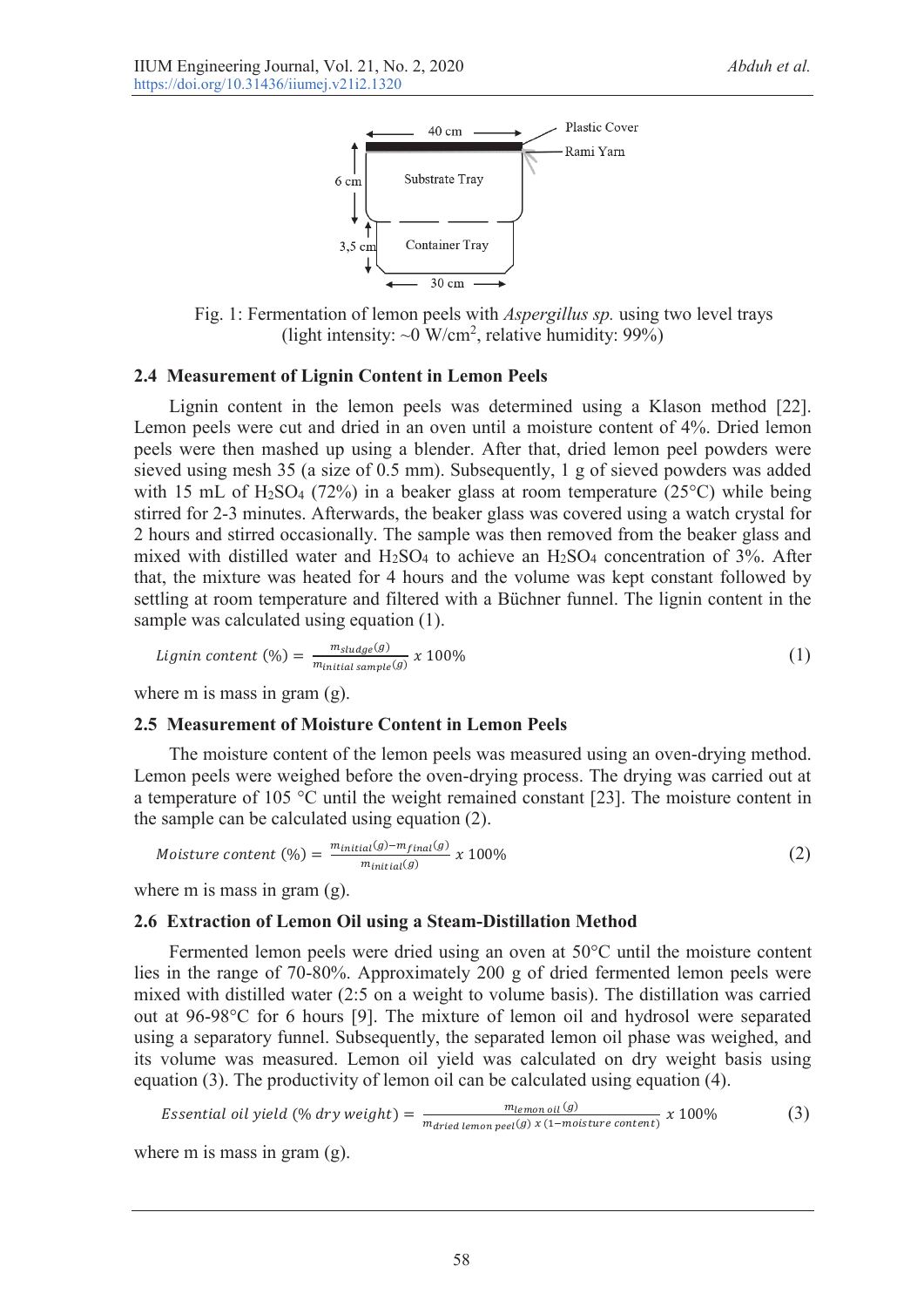m<sub>lemon oil</sub> (g) Lemon oil productivity  $(g/day) = \frac{m_{temp \text{of } (g)}}{\text{distribution time (day)} + \text{fermantation time (day)}} x 100\%$  (4)

where m is mass in gram (g) with distillation time and fermentation period in day.

### **2.7 Characterization of Lemon Oil**

The density of lemon oil was calculated by measuring the weight and volume of the lemon oil. The lemon oil mass was weighed using an analytical balance whereas the volume was measured using a 5 mL graduated cylinder. The density was calculated using equation (4).

$$
Density\left(g/mL\right) = \frac{m_{lemon\, oil}\left(g\right)}{V_{lemon\, oil}\left(mL\right)}\tag{5}
$$

where m is mass in gram  $(g)$  and V is volume in millilitre  $(mL)$ 

### **2.8 Determination of composition using a Gas Chromatography-Mass Spectrometry Method**

The composition of lemon oil was analysed using a Gas Chromatography-Mass Spectrometry (GC-MS) method at the Forensic Laboratory Centre of Bareskrim Polri, Jakarta. A Shimadzu GCMS-QP2010 Ultra instrument was used for the analysis with the oven temperature of was set an initial temperature of 80°C and final temperature of 100°C in 25 minutes. The front inlet used a split model condition of 290°C, 19.23 psi, and total flow 202.2 mL/minute. The capillary column has nominal length 60 m and set at constant flow mode with a maximum temperature of 350°C, initial pressure of 19.24 psi and initial flow of 1 mL/minute. The thermal aux was operated at an initial temperature of 290°C. The MS equipment was set under a quad MS of 150°C (maximum 200°C) and a source MS of 250°C (maximum 300°C).

# **3. RESULTS AND DISCUSSION**

### **3.1 Effect of Moisture Content on Lemon Oil Yield**

After oven-drying at 50°C for 3-24 hours, the moisture content of the lemon peels lies in the range of 45-81%. Figure 2 shows that the lemon yield is highly influenced by the moisture content with an optimum moisture content of 77% producing a lemon oil yield of 0.71% dry weight (% dw). Drying of essential oil-bearing plants prior to distillation is important to increase the yield of isolated essential oil [24]. Low temperature and short drying time have been reported to increase essential oil yield whereas high temperature (>50°C) and long drying period (>24 hours) will decrease essential oil yield due to diffusion of the oil to the surrounding [25]. In this study, lemon peels were oven-dried at 50°C prior to the distillation to increase the lemon oil yield because the presence of water in the cells impedes the extraction of essential oil [27]. Hence, reducing the presence of water by oven-drying at 50°C increased the lemon oil yield. However, prolonged drying may result in a moisture content that too low that will disrupt the oil gland and essential oil losses along with water vapour [28,29].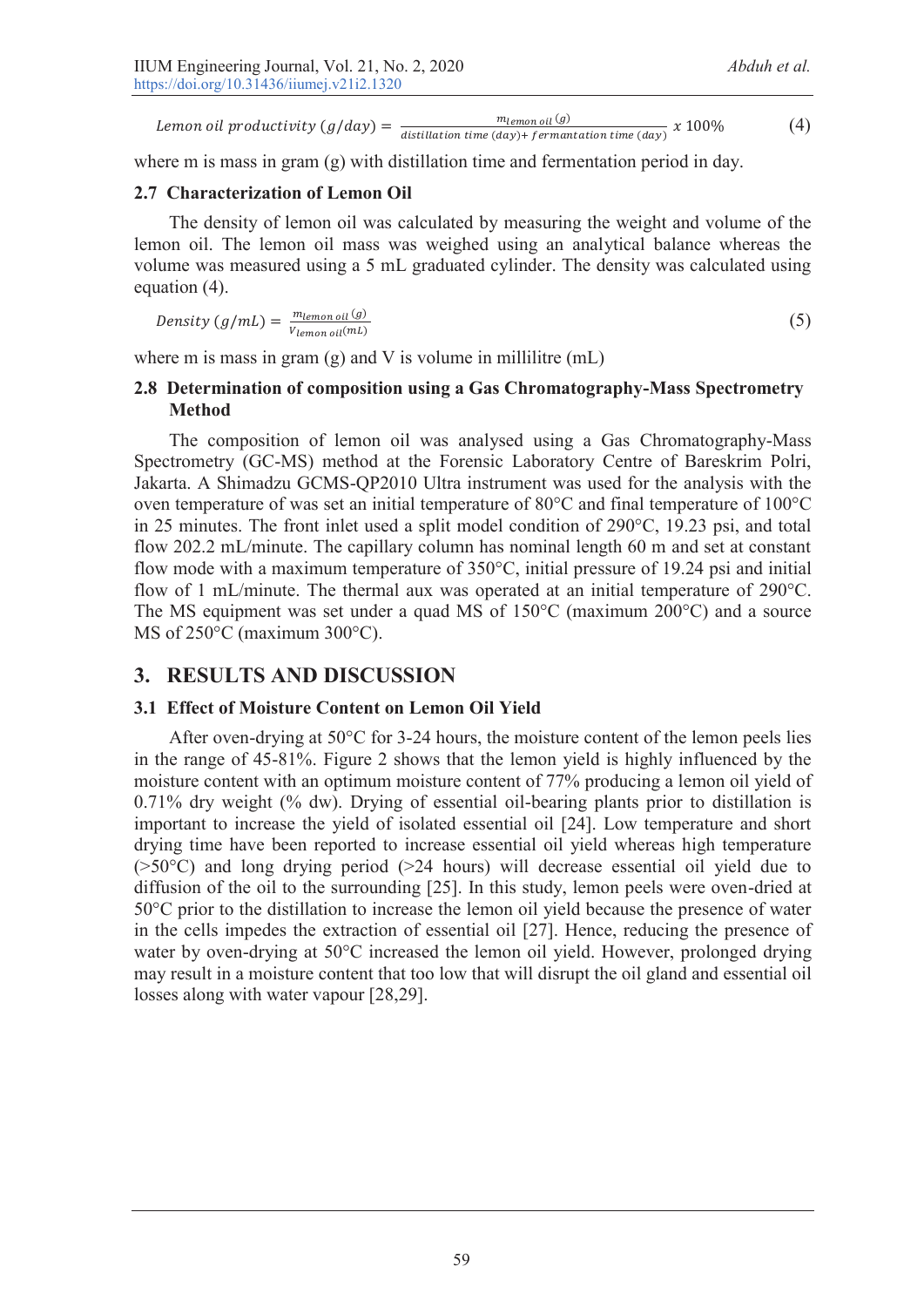

Fig. 2: Effect of moisture content on lemon oil yield

## **3.2 Effect of Fermentation Time on Lignin Content and Lemon Oil Yield**

The fermentation of lemon peels using *Aspergillus niger*, *Aspergillus awamori*, and *Aspergillus oryzae* was carried out for 3, 6, and 9 days as suggested by Ferreira et al. [30] that the activity of lignin degradation enzyme (ligninase) of *Aspergillus sp.* increased along with fermentation time and reached an optimum value on the  $7<sup>th</sup>$  day of incubation. Figure 3 shows that the lignin content in lemon peel decreased with the incubation period whereas Fig. 4 highlights that the lemon oil yield increased with the incubation period.



Fig. 3: Effect of fermentation with different species of *Aspergillus sp*. on lignin content in lemon peels.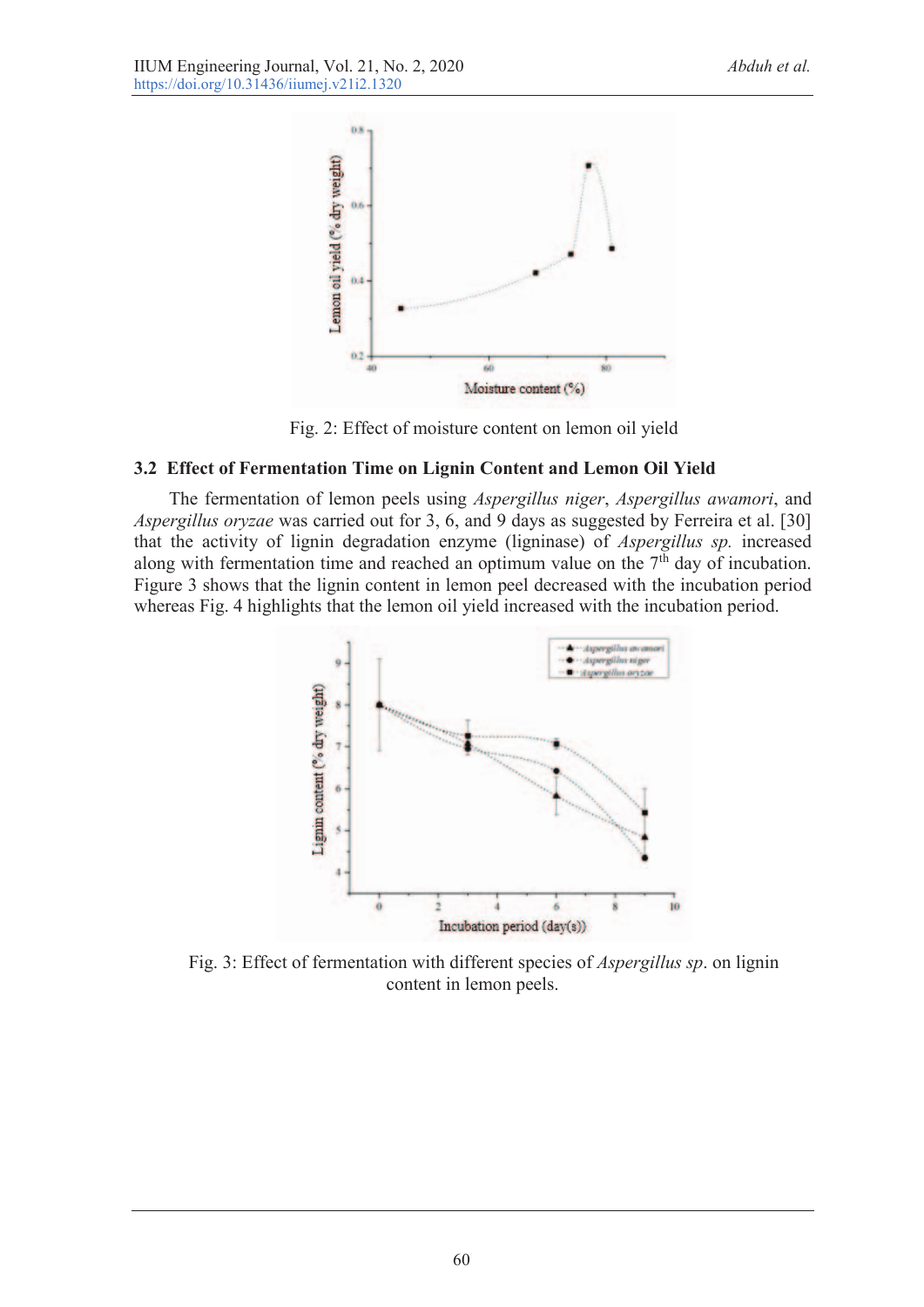

Fig. 4: Effect of fermentation with different species of *Aspergillus sp*. on lemon oil yield.

Initially, the lemon peels contained approximately  $8\% \pm 1.1\%$  dw lignin. This value resembles a lignin content of 7.6% dw reported in the literature [31]. After 9 days of fermentation with *Aspergillus sp.,* the lignin content in the lemon peels decreased to 4.4 – 5.4% dw. This may be due to the presence of various lignin degradation enzymes such as lignin peroxidase, manganese peroxidase, and laccase secreted by the *Aspergillus sp*. that were able to attack the lignin structure and caused an oxygen molecule reduction process to become water [32].

As a result of the biodegradation process, the lemon oil yield increased from  $0.3\% \pm$  $0.02\%$  dw up to  $0.67 - 0.79\%$  dw. The increased in lemon oil yield may also be caused by the presence of other enzymes such as cellulase and pectinase that can facilitate the secretion of essential oil from lemon peels [17,33]. González et al. [33] had previously demonstrated that pre-treatment of lemon peels with cellulase increased the lemon oil yield up to 100% from 0.009 to 0.017% on a weight basis after the 3 hours of pretreatment at 30°C [33]. Although the lemon yield reported by González et al. [33] was lower as compared to the lemon oil yield reported in other studies, a significant amount of fermentable sugars such as glucose were also produced for further valorisation.

#### **3.4 Characterization of Lemon Oil**

The lemon oil has a pale-yellow colour that resembles the results reported by Boughendjioua and Djeddi [34] and in line with the specification for lemon oil. The lemon oil has a density of  $0.856 \pm 0.001$  g/mL which lies in the range of  $0.845$ -0.870 g/mL as reported in the literature [34]. The composition of lemon oil was also analysed by gas chromatography-mass spectrometry (GC-MS) and the results are shown in Table 1. From Table 1, it can be seen that the composition of lemon oil produced from the solid-state fermentation of lemon peels with different species of Aspergillus vary from one another. The major composition of lemon oil in the non-fermented sample (control) is d-limonene (72.5%) which resembles the composition reported in the literature. Solid-state fermentation of lemon peels with *Aspergillus awamori*; *Aspergillus niger, Aspergillus oryzae* increased the content of d-limonene to 73.1-99%. According to a previous study by Wilkins et al. [35], fermentation of lemon peels increased the percentage of limonene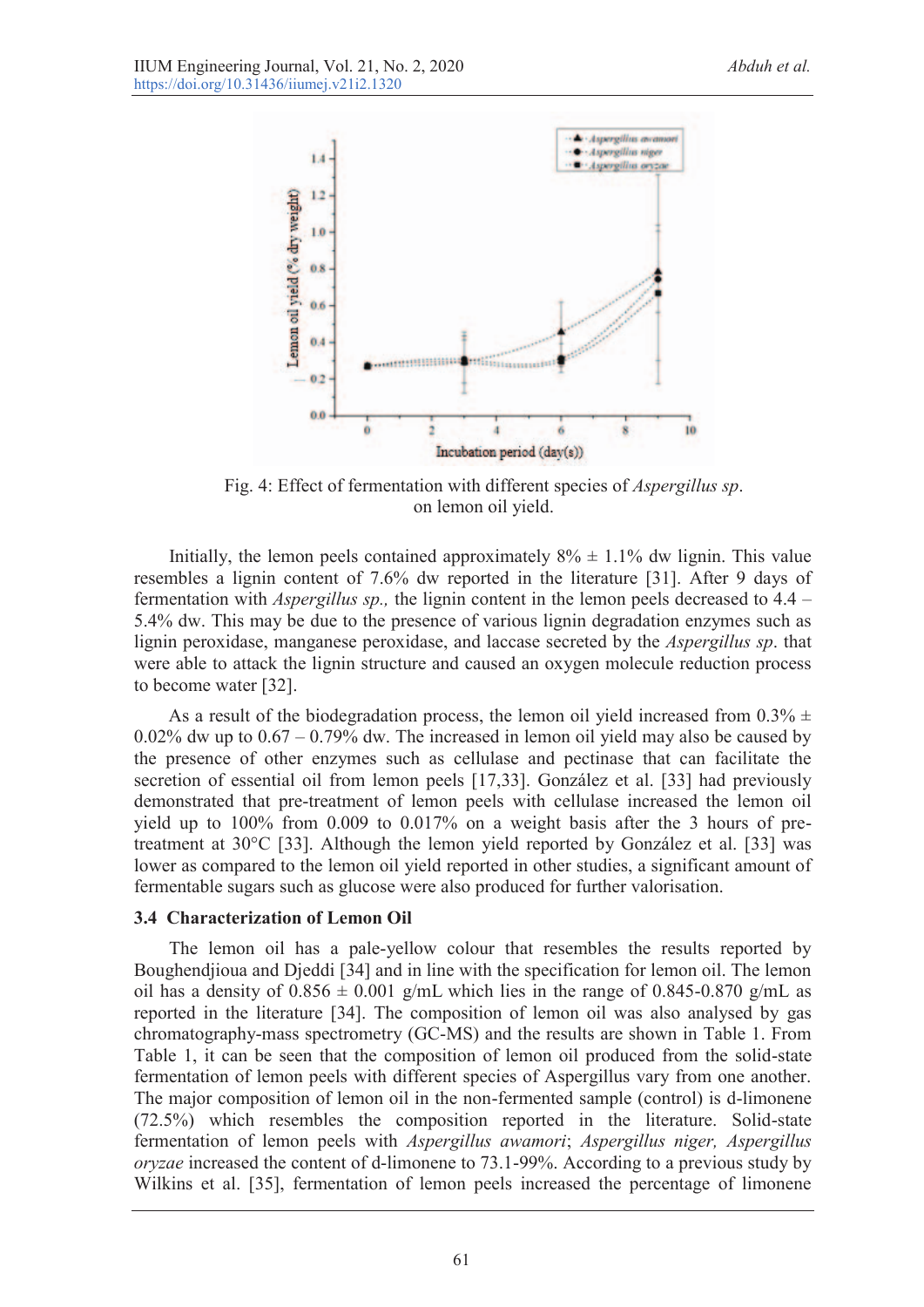secretion up to 38-60% due to its inhibitory effect. The secreted limonene would allow more lemon oil to be isolated during the distillation process. In another study by Lota et al. [36], *Citrus sp.* cultivated under different soil conditions and different areas proved to contain different d-limonene compositions which lie in the range of 38.1 to 95.8%.

The composition of d-limonene in the lemon oil increased from 73.1% (day-3) to 99% (day-9) when the lemon peels were incubated with *Aspergillus awamori*. In contrast, the composition of d-limonene reached its maximum value on day-3 of fermentation when the lemon peels were incubated with *Aspergillus niger* and *Aspergillus oryzae* before slightly decreasing on day-6 and slightly increasing again on day-9. The data shows that the biosynthesis of d-limonene is highly affected by the presence of *Aspergillus sp.* Nevertheless, reported studies that can explain the mechanism that results on different dlimonene compositions when lemon peels were incubated using different *Aspergillus sp.* are still very scarce. Hence, further studies are required to explain the possible mechanism of the biosynthesis of d-limonene.

## **3.5 Productivity of Lemon Oil in a Laboratory Scale**

The productivity of lemon oil produced through solid-state fermentation of lemon peel followed by a steam distillation is estimated using equation (4) and the results are shown in Table 2. The estimated productivity of lemon in a laboratory scale for the nonfermented sample (control) is of 0.5 g/day which resembles a lemon oil productivity of 0.48 g/day reported by Ferhat et al. [37]. From table 1, it can be observed that the productivity of lemon oil decreased with fermentation since a longer time was required to isolate the lemon oil. The highest productivity of lemon oil for the fermented samples is 0.044 g/day, which is around 91% lower when the lemon peel was incubated with *Aspergillus niger* for 3 days with a d-limonene content of 93.7%. The productivity of lemon oil decreased as a result of long fermentation time that was incomparable to the increase of lemon oil as suggested by Díaz [38]. Although the productivity of lemon oil decreased for the fermented samples, but the composition of d-limonene in the oil increased up to 37.7% as a result of biodegradation of lignocellulosic component by the *Aspergillus sp.* [39]. After the 9<sup>th</sup> day of fermentation with *Aspergillus awamori*, the productivity of lemon oil is 0.039 g/day with a d-limonene content of approximately 99%. Hence, a compromise is required between productivity and quality of the desired lemon oil.

| No.            | Compounds                | Composition $(\% )$ |                 |                          |                 |                 |        |                 |                          |          |                 |       |  |
|----------------|--------------------------|---------------------|-----------------|--------------------------|-----------------|-----------------|--------|-----------------|--------------------------|----------|-----------------|-------|--|
|                |                          | Day-0               |                 | Day-3                    |                 | Day-6           |        |                 |                          | Ref. [8] |                 |       |  |
|                |                          |                     | Aa <sup>1</sup> | $An^2$                   | Ao <sup>3</sup> | Aa <sup>1</sup> | $An^2$ | Ao <sup>3</sup> | Aa <sup>1</sup>          | $An^2$   | Ao <sup>3</sup> |       |  |
| $\mathbf{1}$   | $\alpha$ -Thujene        | ٠                   | ٠               | ٠                        | ٠               | ٠               |        | ٠               | ٠                        | 0.12     | ٠               | 0.27  |  |
| 2              | $\alpha$ -Pinene         | ٠                   | ٠               | ٠                        | ٠               | $\sim$          | ٠      | 0.23            | $\sim$                   | ٠        | 0.54            | 0.98  |  |
| $\mathfrak{Z}$ | $\beta$ -Pinene          | ٠                   | $\sim$          | 2.32                     | $\sim$          | 0.30            | ٠      | ٠               | $\overline{\phantom{a}}$ | 0.58     | $\sim$          | 6.60  |  |
| $\overline{4}$ | Mycrene                  | 1.33                | $\sim$          | 1.04                     | $\sim$          | 1.65            | 1.16   | 1.33            | $\sim$                   | 3.15     | 2.69            | 1.73  |  |
| 5              | Limonene                 | 72.54               | 73.10           | 93.66                    | 99.00           | 81.97           | 75.09  | 84.56           | 99.00                    | 88.03    | 89.43           | 72.48 |  |
| 6              | $(Z)$ - $\beta$ -Ocimene | 1.59                | 6.30            | $\overline{\phantom{a}}$ | $\sim$          | $\sim$          | 4.42   | 1.46            | $\overline{\phantom{a}}$ | ٠        | ٠               | 0.07  |  |
| $\tau$         | Linalool                 | $\sim$              | ٠               | ٠                        | $\sim$          | $\sim$          | ۰      |                 |                          |          | ٠               | 0.13  |  |
|                |                          |                     |                 |                          |                 |                 |        |                 |                          |          |                 |       |  |

Table 1: Composition of lemon oil for non-fermented and fermented lemon peel with *Aspergillus sp.*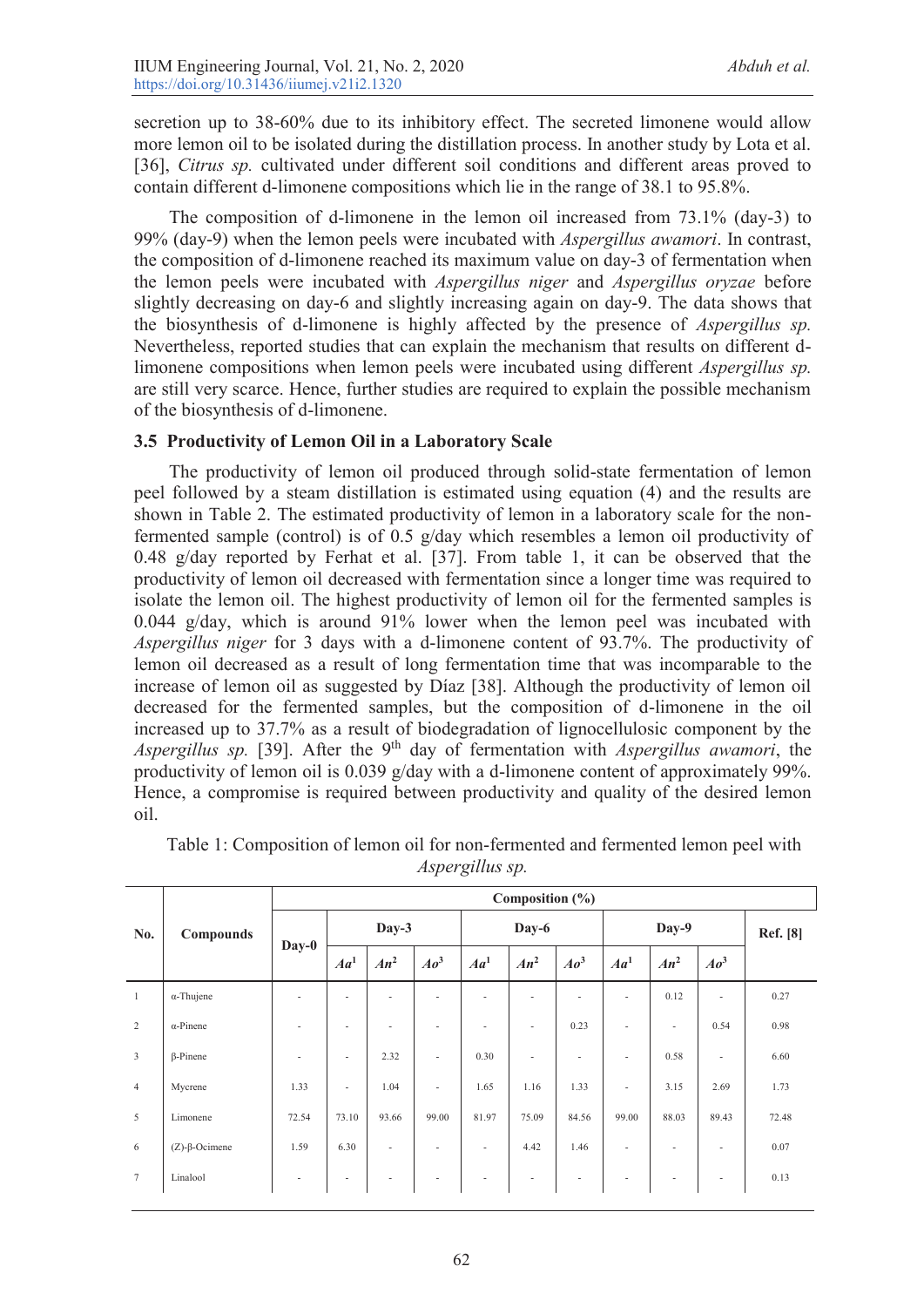#### IIUM Engineering Journal, Vol. 21, No. 2, 2020 *Abduh et al.*  https://doi.org/10.31436/iiumej.v21i2.1320

| 8  | Nonanal                                                                        | 0.84 |                          |      |                          |                          |                          |      |                          |      |                          | < 0.05 |
|----|--------------------------------------------------------------------------------|------|--------------------------|------|--------------------------|--------------------------|--------------------------|------|--------------------------|------|--------------------------|--------|
| 9  | Citronellal                                                                    | 0.86 | ÷,                       | ä,   | ä,                       | ä,                       | ÷,                       | ÷,   | L,                       | ä,   | $\sim$                   | 0.07   |
| 10 | Decanal                                                                        | ä,   | ×,                       | ٠    | ٠                        | 0.50                     | $\overline{\phantom{a}}$ | ٠    | ä,                       | ä,   | ٠                        | 0.05   |
| 11 | Nerol                                                                          | 6,13 | ä,                       | ä,   | ÷,                       | 0.28                     | ä,                       | ä,   | L,                       | ä,   | $\sim$                   | 0.07   |
| 12 | Undecanal                                                                      | 0.29 | ä,                       | ٠    | ÷,                       | 0.27                     | $\overline{\phantom{a}}$ | ÷,   | ä,                       | ä,   | ٠                        | < 0.05 |
| 13 | Neryl acetate                                                                  | ä,   | $\overline{\phantom{a}}$ | ä,   | $\overline{\phantom{a}}$ | $\overline{\phantom{a}}$ | 0.56                     | ÷,   | ÷,                       | 0.15 | $\overline{\phantom{a}}$ | 1.21   |
| 14 | Geranyl acetate                                                                | ä,   | ä,                       | ä,   | ٠                        | 2.41                     | $\overline{\phantom{a}}$ | ٠    | ÷,                       | ٠    | ٠                        | 0.59   |
| 15 | $trans-a-Bergamotene$                                                          | 1.42 | ÷,                       | 1.66 | ä,                       | 2.74                     | 4.89                     | 2.09 | ÷,                       | 2.39 | 2.30                     | 0.41   |
| 16 | $(E)$ - $\beta$ -Farnesene                                                     | ä,   | $\overline{\phantom{a}}$ | ä,   | ÷                        | 0.55                     | 0.38                     | ÷,   | ÷,                       | 0.35 | 0.16                     | < 0.05 |
| 17 | β-Bisabolene                                                                   | 2.12 | $\Box$                   | 1.32 | $\sim$                   | 4.78                     | 7.29                     | 2.96 | ÷,                       | 3.07 | 2.82                     | 1,22   |
| 18 | Spathulenol                                                                    | ä,   | ÷,                       | ÷    | ÷,                       | ÷,                       | $\overline{\phantom{a}}$ | ×    | ÷,                       | ÷    | $\overline{\phantom{a}}$ | 0.05   |
| 19 | Caryophyllene oxide                                                            | ä,   | ä,                       | ä,   |                          | ä,                       | ÷,                       | 0.22 | í,                       | ä,   | 0.22                     | < 0.05 |
| 20 | 1,6-Octadien-3-ol,<br>3,7-dimethyl-, formate                                   | 2.18 | ÷,                       | ×,   | ÷                        | ٠                        | ÷,                       | ä,   | Ĭ.                       | ä,   | ÷,                       |        |
| 21 | 1-nonanol                                                                      | 0.50 | ÷,                       | ×,   | ä,                       | ÷,                       | ÷,                       | ä,   | Ĭ.                       | ä,   | ÷,                       |        |
| 22 | β-Fencyl-alkohol                                                               | 2.52 | ÷,                       | ä,   |                          | ä,                       | 0.71                     | ä,   | í.                       | ä,   | ä,                       |        |
| 23 | 2,6-Octadienal, 3,7-<br>dimethyl-, $(Z)$                                       | 7.28 | ä,                       | ×,   | ×,                       | 2.26                     | 1.09                     | ä,   | í.                       | Ĭ.   | $\overline{\phantom{a}}$ |        |
| 24 | Siklooktana                                                                    | 0.39 | 9.49                     | ÷    | ×,                       | ÷,                       | ÷,                       | ÷,   | Ĭ.                       | Ĭ.   | ÷                        |        |
| 25 | $2-(5-methyl-5-$<br>vinyltetrahydro-2-<br>furanyl)-2-propanol                  |      | 11.1<br>$\mathbf{1}$     | Ĭ.   |                          |                          | ä,                       |      | í.                       |      |                          |        |
| 26 | 1,6-Octadien-3-ol,<br>3,7-dimethyl-,<br>propanoate                             |      | ä,                       |      |                          |                          |                          |      | Ĭ.                       |      |                          |        |
| 27 | Dodecanal                                                                      |      | ÷,                       |      |                          | 0.44                     | 0.49                     | 0.28 |                          | ä,   | 0.28                     |        |
| 28 | $\alpha$ -Bisabolene                                                           |      | i,                       |      |                          | 0.45                     | 0.77                     | 0.26 | $\overline{\phantom{a}}$ | 0.11 | 0.26                     |        |
| 29 | α-Bisabolol                                                                    |      |                          |      |                          | 0.68                     | 0.97                     | 0.44 | L,                       | 0.38 | 0.44                     |        |
| 30 | 1,5,9-Decatriene,<br>2,3,5,8-tetramethyl                                       |      |                          |      |                          | 0.43                     |                          |      |                          | 0.33 |                          |        |
| 31 | 2,6,10-Dodecatrien-1-<br>ol, 3,7,11-trimethyl                                  |      | i,                       |      |                          | 0.28                     | ×,                       |      | Ĭ.                       | ×,   |                          |        |
| 32 | Decanol                                                                        |      | ÷,                       |      |                          | ÷,                       | 1.27                     |      |                          | ä,   |                          |        |
| 33 | 1,6-Octadien-3-ol,<br>3,7-dimethyl-, acetate                                   |      | i.                       |      |                          | ÷,                       | 0.69                     |      | Ĭ.                       | 0.14 |                          |        |
| 34 | Santolina epoxide                                                              |      | L,                       |      |                          |                          | 0.52                     |      | Ĭ.                       |      |                          |        |
| 35 | $4-(2,2-Dimethyl-6-$<br>methylenecyclohexyl)<br>butanal                        |      | ä,                       |      |                          |                          | 0.68                     |      | i,                       | ÷    |                          |        |
| 36 | 2,3-Dehydro-1,8-<br>cineole                                                    |      | ٠                        |      |                          |                          |                          |      | ä,                       | 0.14 |                          |        |
| 37 | 1,3-Cyclohexadiene,<br>$1$ -methyl-4- $(1-$<br>methylethyl)                    |      | ÷.                       | ×    |                          |                          | ×.                       | ٠    | L,                       | 0.12 | ٠                        |        |
| 38 | Bicyclo[2.2.1]heptane,<br>2-methyl-3-<br>methylene-2-(4-<br>methyl-3-pentenyl) |      |                          |      |                          |                          |                          |      | i,                       | 0.35 |                          |        |
| 39 | Patchouli alcohol                                                              |      |                          |      |                          |                          |                          | 2.95 |                          | 0.12 |                          |        |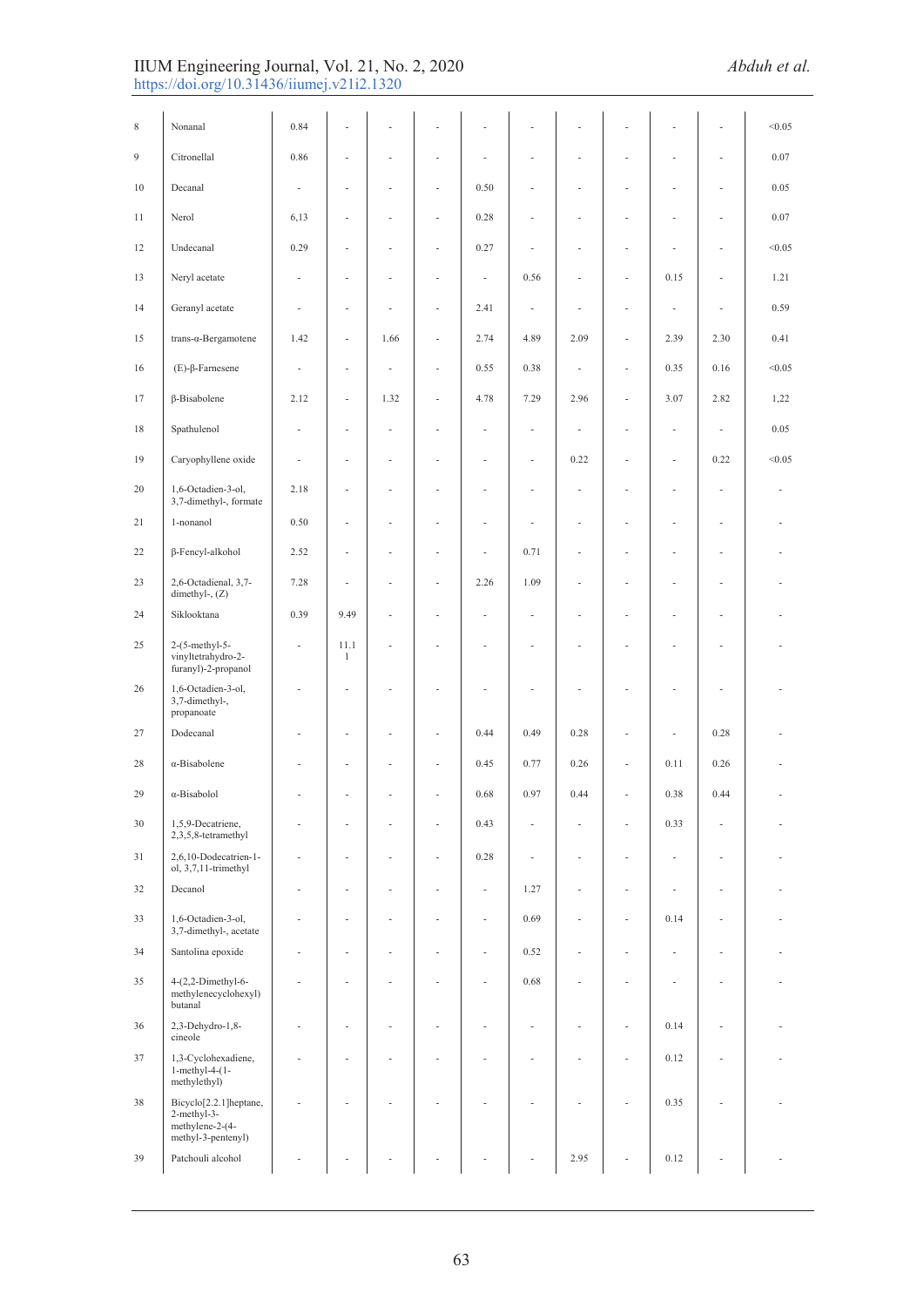| 40 | Cyclohexanebutanal,<br>2,2-dimethyl-6-<br>methylene-                | ۰                        |  | $\sim$ | ٠ |      | $\overline{\phantom{a}}$ | 0.27 | 2.95 |  |
|----|---------------------------------------------------------------------|--------------------------|--|--------|---|------|--------------------------|------|------|--|
| 41 | $1$ -vinyl-1- $(4$ -methyl $)$<br>pentan-3-enyl-<br>cycloprane      |                          |  |        | - |      |                          | 0.13 |      |  |
| 42 | $1,2,4-$<br>Methenoazulene,<br>decahydro-1, 5,5,8a-<br>tetramethyl- | $\overline{\phantom{a}}$ |  | ۰      |   |      |                          | 0.09 |      |  |
| 43 | Nonadienol                                                          |                          |  |        | ٠ | 0.42 | $\sim$                   |      |      |  |

Note: 1 *Aspergillus awamori*; 2 *Aspergillus niger,* <sup>3</sup> *Aspergillus oryzae* 

## Table 2: Estimated productivity of lemon oil for non-fermented and fermented lemon peel with *Aspergillus sp.*

|                           | Day-0     | $Dav-3$         |        |                 | Dav-6           |        | Dav-9           |                 |        |                 |
|---------------------------|-----------|-----------------|--------|-----------------|-----------------|--------|-----------------|-----------------|--------|-----------------|
| <b>Parameter</b>          |           | Aa <sup>1</sup> | $An^2$ | Ao <sup>3</sup> | Aa <sup>1</sup> | $An^2$ | Ao <sup>3</sup> | Aa <sup>l</sup> | $An^2$ | Ao <sup>3</sup> |
| Oil mass $(g)$            | 0.125     | 0.137           | 0.142  | 0.134           | 0.211           | 0.145  | 0.137           | 0.362           | 0.343  | 0,308           |
| Oil yield (% dry weight)  | $_{0,27}$ | 0.30            | 0.31   | 0.29            | 0.46            | 0.32   | 0.30            | 0.79            | 0.75   | 0.67            |
| Oil productivity (g /day) | 0,5       | 0.042           | 0.044  | 0.041           | 0.034           | 0.023  | 0.022           | 0.039           | 0.037  | 0,033           |

Note: 1 *Aspergillus awamori*; 2 *Aspergillus niger,* <sup>3</sup> *Aspergillus oryzae* 

# **4. CONCLUSION**

A solid-state fermentation of lemon peels using *Aspergillus sp.* has been carried out to investigate the effect of biodelignification towards yield and chemical composition of lemon oil isolated from the lemon peels. The results show that the lignin content in lemon peel decreased from 8% to 4.4–5.4% whereas the yield increased from 0.27% to 0.67-0.79% as the fermentation time increased. The results obtained in this study highlights that the fermentation of lemon peels with *Aspergillus oryzae*, *Aspergillus niger*, and *Aspergillus awamori* increased the yield of lemon oil isolated from lemon peels. The major content of lemon oil, particularly d-limonene, also increased from approximately 73% up to 99%, depending on the species of *Aspergillus* used in the fermentation. The largest reduction of lignin content (49%) and increment of yield (193%) were obtained when the lemon peels were subjected to fermentation with *Aspergillus awamori* for 9 days which results to an increase of d-limonene up to 99%.

# **REFERENCES**

- [1] Pratiwi A, Utami L. (2018) Isolasi dan Analisis Kandungan Minyak Atsiri pada Kembang Leson. Bioeksperimen 4 (1): 42-47. https://doi.org/10.23917/bioeksperimen.v4i1.5930
- [2] Grand View Research. (2018) Essential Oils Market Size, Share & Trends Analysis Report by Product (Orange, Corn, Mint, Eucalyptus, Citronella, Pepper Mint, Lemon, Clove Leaf, Lime, Spearmint), by Application, and Segment Forecasts, 2018-2025. https://www.grandviewresearch.com
- [3] Rosiantiningsih D. (2017) Minyak Atsiri, Emas Terpendam Indonesia. http://marketplus.co.id/2017/03/minyak-atsiri-emas-terpendam-indonesia/.
- [4] González-Molina E, Domínguez-Perles R, Moreno DA, García-Viguera C. (2010) Natural Bioactive Compounds of Citrus limon for Food and Health. J. Pharmaceutical and Biomedical Analysis, 51 (2): 327-345. https://doi.org/10.1016/j.jpba.2009.09.049
- [5] Nurlaila A. (2001) Upaya Pemanfaatan Limbah Jus Jeruk Lemon (*Citrus limon* (Linn) Burm. F.) sebagai Bahan Baku Pengolahan Jeruk Lemon. Bogor, Institut Pertanian Bogor. http://repository.ipb.ac.id/handle/123456789/13152
- [6] Sonneman T. (2012) Lemon A Global History. London, Reaktion Books Ltd.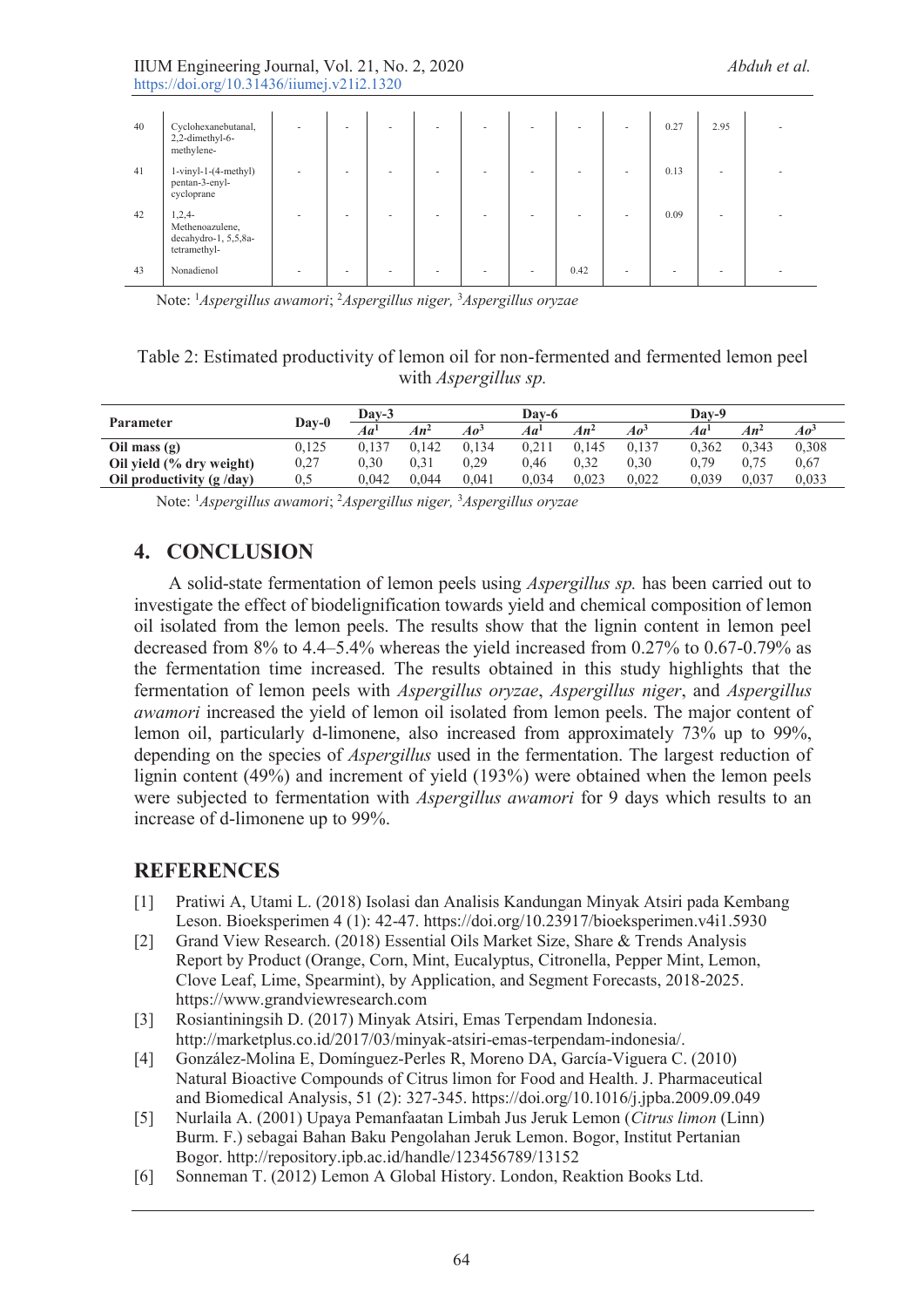Transparency Market Research. (2019) Lemon Essential Oil Market to Expand at 5.5%

- [7] CAGR During 2018-2027. https://www.prnewswire.com
- [8] Gök A, Kirbaşlar IFGK. (2014) Comparison of Lemon Oil Composition After Using Different Extraction Method. Journal of Essential Oil Research, 27(1): 17-22. https://doi.org/10.1080/10412905.2014.982872
- [9] Sikdar D, Nikila R. (2017) Extraction of Citrus Oil from Lemon (*Citrus limon*) Peels by Steam Distillation and Its Characterizations. International Journal of Technical Research and Applications, 5(2): 29-33. https://pdfs.semanticscholar.org
- [10] Dosoky NS, Setzer WN. (2018) Biological Activities and Safety of *Citrus spp.* Essential Oils. International Journal of Molecular Sciences, 19 (7): 1966-1991. https://doi: 10.3390/ijms19071966.
- [11] Janati SSSF, Beheshti H, Feizy J, Fahim N. (2012) Chemical Composition of Lemon (*Citrus limon*) and Peels Its Consideration as Animals Food. GIDA-Journal of Food, 37(5): 267-271. https://dergipark.org.tr
- [12] Chen H. (2014) Biotechnology of Lignocellulose: Theory and Practice. Dordrecht, Springer.
- [13] Ahammed S, Prema P. (2002) Influence of media nutrients on synthesis of lignin peroxidase from *Aspergillus sp.* Applied Biochemistry and Biotechnology, 327-336. https://doi.org/10.1385/ABAB:102-103:1-6:327
- [14] dos Santos TC, dos Santos RN, Silva TP, Machado FD, Bonomo RC, Franco M. (2016) Prickly palm cactus husk as a raw material for production of ligninolytic enzymes by *Aspergillus niger*. Food science and biotechnology, 25(1): 205-211. https://doi.org/10.1007/s10068-016-0031-9
- [15] Shah MP, Reddy GV, Banerjee R, Babu PR., Kothari IL. (2005) Microbial degradation of banana waste under solid state bioprocessing using two lignocellulolytic fungi (*Phylosticta spp*. MPS-001 and *Aspergillus spp.* MPS-002). Process Biochemistry, 40(1): 445-451. https://doi.org/10.1016/j.procbio.2004.01.020
- [16] Mrudula S, Murugammal R. (2011) Production of cellulase by *Aspergillus niger* under submerged and solid state fermentation using coir waste as a substrate. Brazilian Journal of Microbiology, 7:1119-1127. https://doi.org/10.1590/S1517- 83822011000300033
- [17] Botella C, Diaz A, de Ory I, Webb C, Blandino A. (2007) Xylanase and Pectinase Production by *Aspergillus awamori* on Grape Pomace in Solid State Fermentation. Process Biochemistry 42 (1): 98-101. https://doi.org/10.1016/j.procbio.2006.06.025
- [18] Steviani S. (2011) Pengaruh penambahan molase dalam berbagai media pada jamur tiram putih (*Pleurotus ostreatus*). Surakarta, Universitas Sebelas Maret. https://digilib.uns.ac.id
- [19] Silva R. (2016) Mycology: Current and Future Developments: Fungal Biotechnology for Biofuel Production Volume 1. Sharjah, Benthan Science Publishers.
- [20] Zambare V. (2010) Solid state fermentation of *Aspergillus oryzae* for glucoamylase production on agro residues. International Journal of Life Sciences, 16-25. https://doi.org/10.3126/ijls.v4i0.2892
- [21] Abduh MY, Zuliansyah W, Aprina L, Arazella N. (2019) Effect of pectin biodegradation with *Aspergillus niger* on total flavonoid content of *Citrus limon* L. J Biodjati, 4(2):194-203. https://doi.org/10.15575/biodjati.v4i2.4537
- [22] Gwalingo E, Rahman NSA, Al-Marzouqi AH, Omar MMA, Khaleel AA. (2018) Klason method: an effective method for isolation of lignin fractions from date palm biomass waste. Chemical and Process Engineering Research, 57:46-58. https://www.iiste.org/Journals/index.php/CPER/article/view/41830
- [23] Carneiro JD, Noguera RM, Martins MA, Valladão DM, Pires EM. (2018) The Oven-Drying method for Determination of Water Content in Brazil Nut. Bioscience Journal 34 (3), 595-602. https://doi.org/10.14393/BJ-v34n3a2018-37726
- [24] Kandi M, Sefidkon F. (2011) The influence of drying methods on essential oil content and composition of *Laurus nobilis* L. Journal of Essential Oil Bearing Plants, 14 (3), 302-308. https://doi.org/10.1080/0972060X.2011.10643938